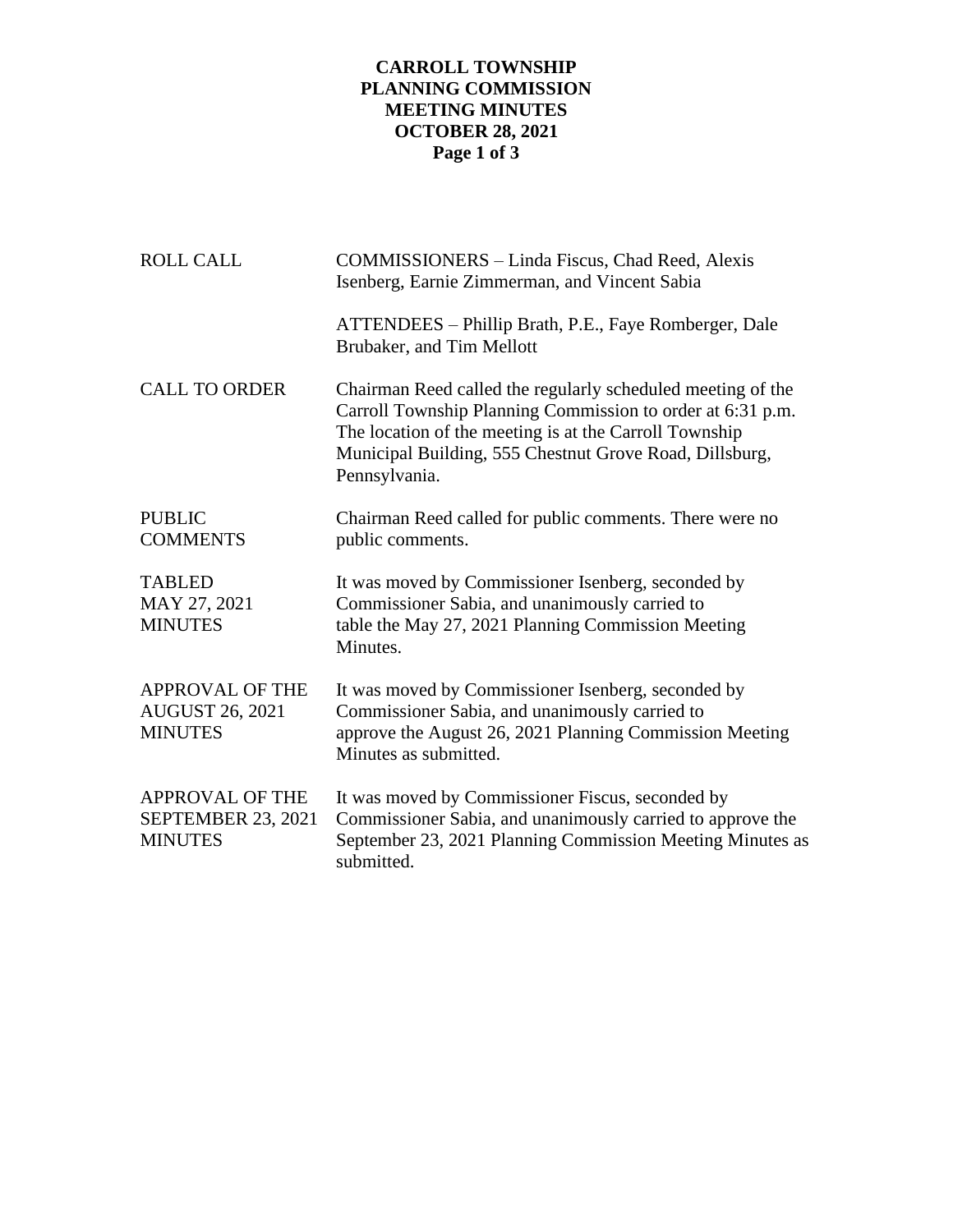## **CARROLL TOWNSHIP PLANNING COMMISSION MEETING MINUTES OCTOBER 28, 2021 Page 2 of 3**

| <b>FINAL PLANS FOR</b><br>FIELDSTONE<br><b>CREST</b><br>PHASES II AND III |          | It was moved by Commissioner Fiscus, seconded by<br>Commissioner Sabia, and unanimously carried to recommend<br>to the Board of Supervisors to conditionally approve the Final<br>Subdivision Plan for Fieldstone Crest Phases II and III<br>contingent upon addressing all of the following comments in<br>Phillip Brath's Comment Letter dated October 11, 2021: |
|---------------------------------------------------------------------------|----------|--------------------------------------------------------------------------------------------------------------------------------------------------------------------------------------------------------------------------------------------------------------------------------------------------------------------------------------------------------------------|
|                                                                           | II.      | Subdivision (Ordinance No. 2018-242)                                                                                                                                                                                                                                                                                                                               |
|                                                                           | 1.<br>2. | Provide Community Association Document for these<br>phases for review and approval prior to Plan approval.<br>(Section 506.13)<br>Provide engineering traffic study for all stops sign                                                                                                                                                                             |
|                                                                           |          | locations and speed limit signs in these phases. (Section<br>702.12)                                                                                                                                                                                                                                                                                               |
|                                                                           | 3.       | Provide Developer's Agreement for these phases for<br>approval prior to recording the Plan. (Section 607.10)                                                                                                                                                                                                                                                       |
|                                                                           | 4.       | All certificates must be signed, sealed, and dated after last                                                                                                                                                                                                                                                                                                      |
|                                                                           | 5.       | submission revision date. (Section 507/607.1)<br>Provide NPDES permit and E&S approval or Letter of                                                                                                                                                                                                                                                                |
|                                                                           | 6.       | Adequacy from DEP or YCCD. (Section 507.8/607.15.c)<br>Provide proposed fee-in-lieu for required park and open                                                                                                                                                                                                                                                     |
|                                                                           | 7.       | space. (Section 706.3.B)<br>All outstanding fees, including review fees, must be paid                                                                                                                                                                                                                                                                              |
|                                                                           | 8.       | prior to plans recording. (Section 607.13)                                                                                                                                                                                                                                                                                                                         |
|                                                                           |          | Provide financial security in accordance with Section<br>1301. (Section 607.11)                                                                                                                                                                                                                                                                                    |
|                                                                           | 9.       | The letter used to designate the no parking signs (letter $C$ )<br>should be a letter D to be consistent with the sign legend.                                                                                                                                                                                                                                     |
|                                                                           | III.     | Stormwater (Ordinance No. 2011-216)                                                                                                                                                                                                                                                                                                                                |
|                                                                           | 1.       | The O&M Agreement shall be executed for these phases.<br>(Section 303.F.7)                                                                                                                                                                                                                                                                                         |
|                                                                           | 2.       | Provide financial security for the completion of<br>Stormwater Management Facilities as set forth in Article<br>V of this Ordinance. (Section 303.H                                                                                                                                                                                                                |